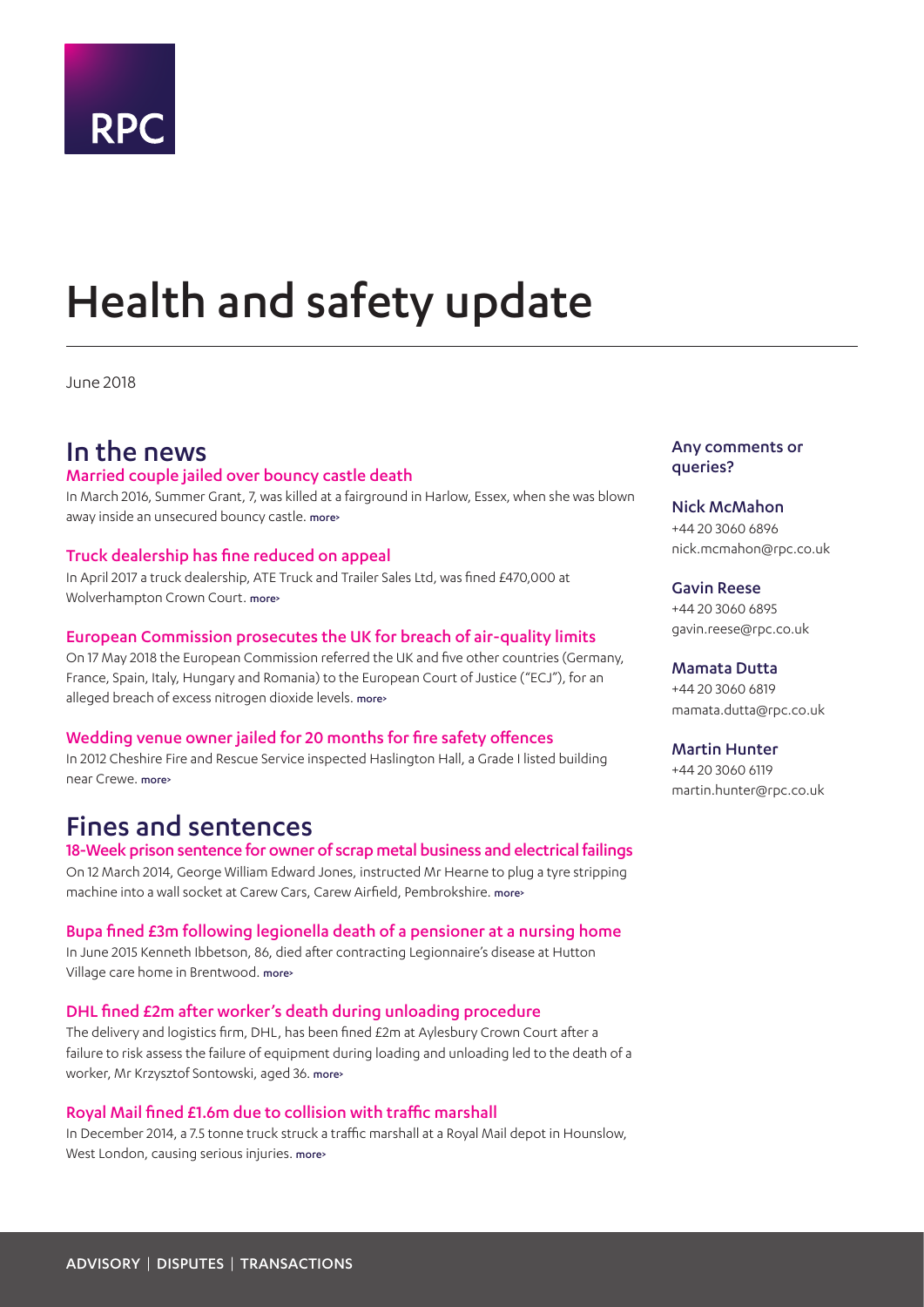# Car parts manufacturer fined £1.6m following legionnaires' outbreak and an explosion

The HSE prosecuted Faltec Europe Limited, a South Tyneside car parts manufacturer after a Legionnaires' disease outbreak and an explosion occurred at the same site within a year. more>

# BAM Nuttall fined £900,000 due to a painter's fall through ceiling

On 7 January 2015, a painter, Paul Welstead, 31, suffered serious injury after falling 3m through a ceiling at East Croydon railway station. more>

# Round up

### Leaked circular leads to concerns regarding increased suspended custodial sentences

A leaked circular sent in April 2018 by the Sentencing Council to courts in England and Wales urged a review of imposing suspended sentences where community orders may be more appropriate. more>

# HSE reports increase in deaths arising from construction incidents

Each month the HSE publishes an "in year work-related deaths" report. The information is collated from third parties and is not intended to be a formal statistical release. [more>](#page-8-0)

# New BIM specification for sharing health and safety information

The business standards company, BSI, has launched PAS 1192-6, a process providing digital health and safety risk information through each phase of a construction project. [more>](#page-9-0)

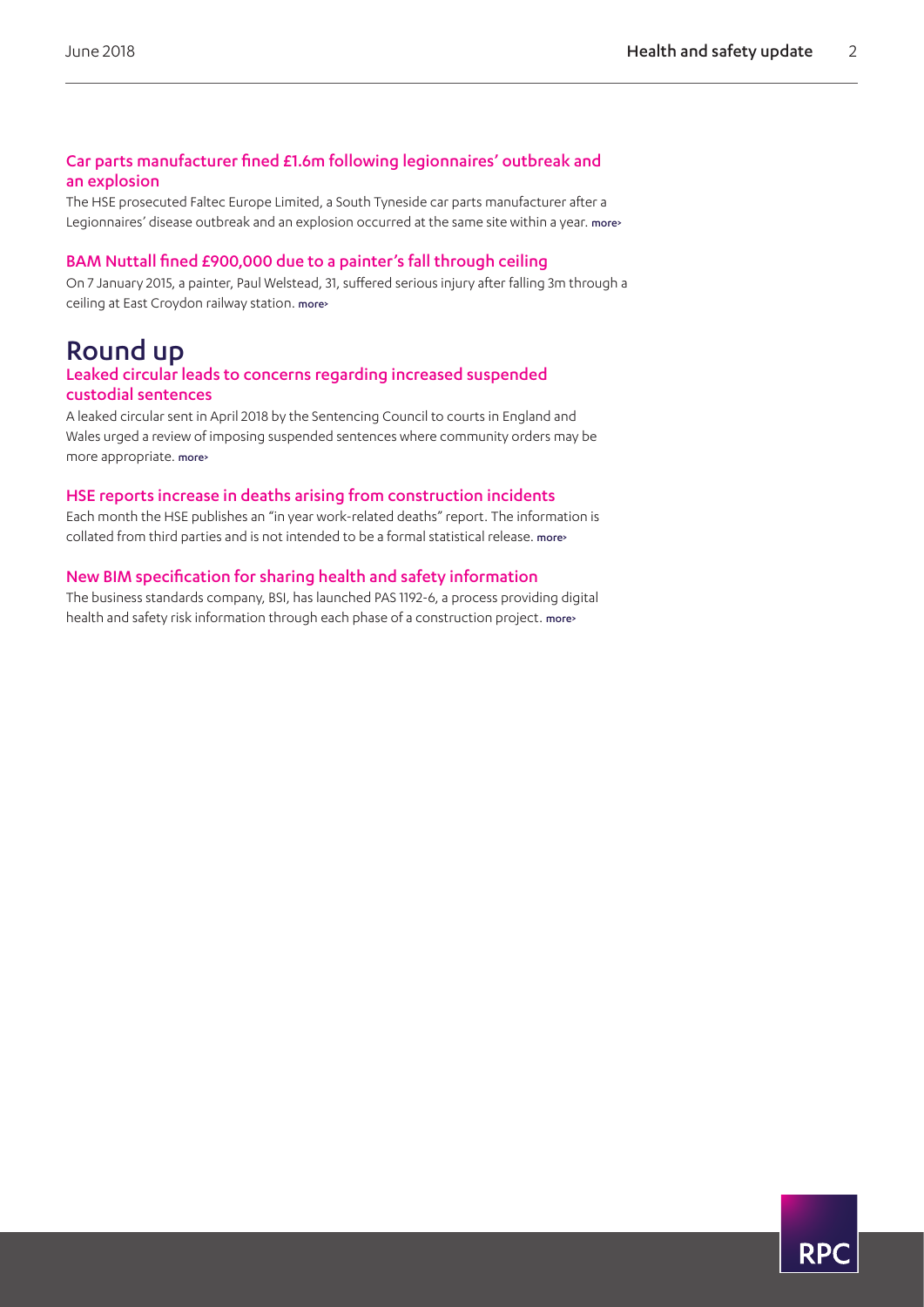# In the news

# <span id="page-2-0"></span>Married couple jailed over bouncy castle death

In March 2016, Summer Grant, 7, was killed at a fairground in Harlow, Essex, when she was blown away inside an unsecured bouncy castle. Married couple, William and Shelby Thurston, were overseeing the castle when it flew around 300 metres into the air before colliding against a tree with Summer inside. She suffered fatal injuries.

The couple had failed adequately to secure or anchor the castle and monitor the wind conditions for the day in question. There was a yellow Met Office weather warning in place with wind speeds increasing throughout the day at up to 65kph. The HSE's investigation revealed that the castle should not have been used in wind speeds above 38kph.

The Thurstons were convicted of gross negligence manslaughter at Chelmsford Crown Court on 9 May 2018 after a three-week trial by majority verdicts of 10-2.

On 15 June 2018, Mr and Mrs Thurston were each sentenced to three years in prison. They were also sentenced to a further 12 months' imprisonment under s 3(2) HSWA 1974, which will run concurrently.

The judge told the couple that they "took the most monumental risk with children's lives by continuing to allow children on the bouncy castle…and that risk-taking cost Summer her life." He called on the HSE to make it compulsory for fairground operators to use wind speed measuring equipment.

#### [Back to contents>](#page-0-0)

# <span id="page-2-1"></span>Truck dealership has fine reduced on appeal

In April 2017 a truck dealership, ATE Truck and Trailer Sales Ltd, was fined £470,000 at Wolverhampton Crown Court. The sentence followed the death of a non-employee who was struck by the roof section of a trailer which he had been dismantling.

The company had pleaded guilty to breaches of Regulation 3 (1) (a) of the Management of Health and Safety at Work Regulations 1999. Although the company had health and safety procedures in place, there was no written risk assessment for the dismantling of trailers.

The parties had agreed that the offence was low culpability, Level A harm, and had a more than minimal, negligible or trivial connection between the accident and fatality, but that the death was not a major cause. However, there was disagreement as to the likelihood of harm. The HSE argued that it was medium, whereas the company argued that it was low.

Despite the above agreement and submission, the sentencing judge found that culpability and the likelihood of harm were both high.

On appeal by the company the fine was reduced to £200,000 and the following points arose:

**•** although the parties were encouraged to reach agreement on the level of culpability and the likelihood of harm, such agreement was not binding on the court, so the court was entitled to depart from it in principle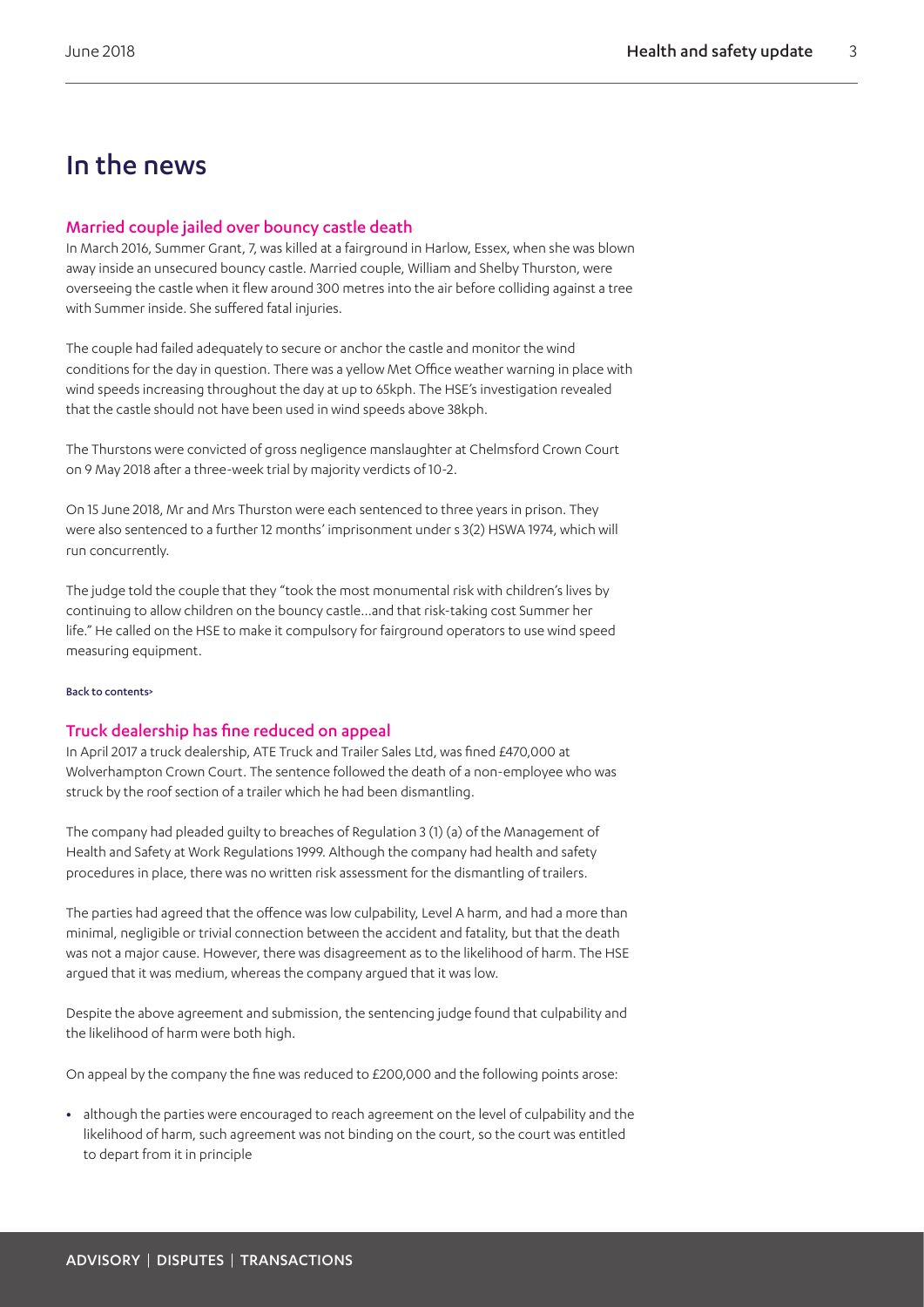- **•** although the company pleaded not guilty under section 3 HSWA 1974 (the duty to a nonemployee), and no evidence was offered by the HSE in this regard, the causal link to the contractor's death was conceded as being through the company's failure to have a risk assessment for its own employees
- **•** this failure meant that there was no communication of any risk assessment to the contractor. The court was therefore required to concentrate on the method of work followed and the frequency of work undertaken by the company's own employees rather than those of the contractor. The Court of Appeal agreed with the sentencing judge's concern about the way in which this basis of the plea was made
- **•** turning to the sentence itself the sentencing judge had erred in assessing culpability as high by reference to the method adopted by the contractor. That was not in accordance with the basis of plea, as set out above otherwise the relevant breach would have been under Section 3 HSWA 1974 for which no evidence had been offered. It was the method of work relevant to the employers which ought to have been considered
- **•** as to harm the seriousness fell within Level A due to the fatality. Again, however, the sentencing judge's assessment of a high likelihood of harm was likely influenced by consideration of the contractor's method of work, rather than the company's. The Court of Appeal decided that the risk was medium, so in between the company's assessment of low and the sentencing judge's assessment of high
- **•** the sentencing judge had erred in holding that paragraph 2 (i) of the sentencing guidelines, ie whether the offence exposed several workers or members of the public to harm, applied. The relevant task was carried out by the company's employees whereas the sentencing judge had again been focused on the work by the contractor. In any event the evidence did not support any contention that the contractor's activity had exposed several workers or members of the public to the risk of harm
- **•** the company was a medium organisation in terms of turnover. There was low culpability falling within harm category 2. The starting point was therefore £40,000, with a range of £14,000 to £100,000. To reflect the application of paragraph 2 (ii) of the sentencing guidelines, i.e. whether the offence was a significant cause of actual harm, and "to have a real economic impact, so bringing home the appropriate message to ATE (Thames Water, at [38]), the right course is to move up to harm category 1 and indeed to the top of the category range for harm category 1 – ie, £300,000."
- **•** this amount was reduced by one-third to take account of the guilty plea. The original fine of £470,000 was therefore quashed and replaced with £200,000.

#### [Back to contents>](#page-0-0)

#### <span id="page-3-0"></span>European Commission prosecutes the UK for breach of air-quality limits

On 17 May 2018 the European Commission referred the UK and five other countries (Germany, France, Spain, Italy, Hungary and Romania) to the European Court of Justice ("ECJ"), for an alleged breach of excess nitrogen dioxide levels.

EU Directive 2008/50/EC relates to ambient air quality and cleaner air. Nitrogen dioxide, often found in petrol and diesel, is said to contribute significantly to high levels of pollution mostly in urban areas. The gas has been linked to respiratory illnesses such as lung cancer and asthma.

The ECJ referral was the last step following a "letter of formal notice" to the UK government in February 2014. This was followed by a "reasoned opinion" in 2017 before a summons was issued in January 2018, which gave the UK government a final chance to demonstrate compliance.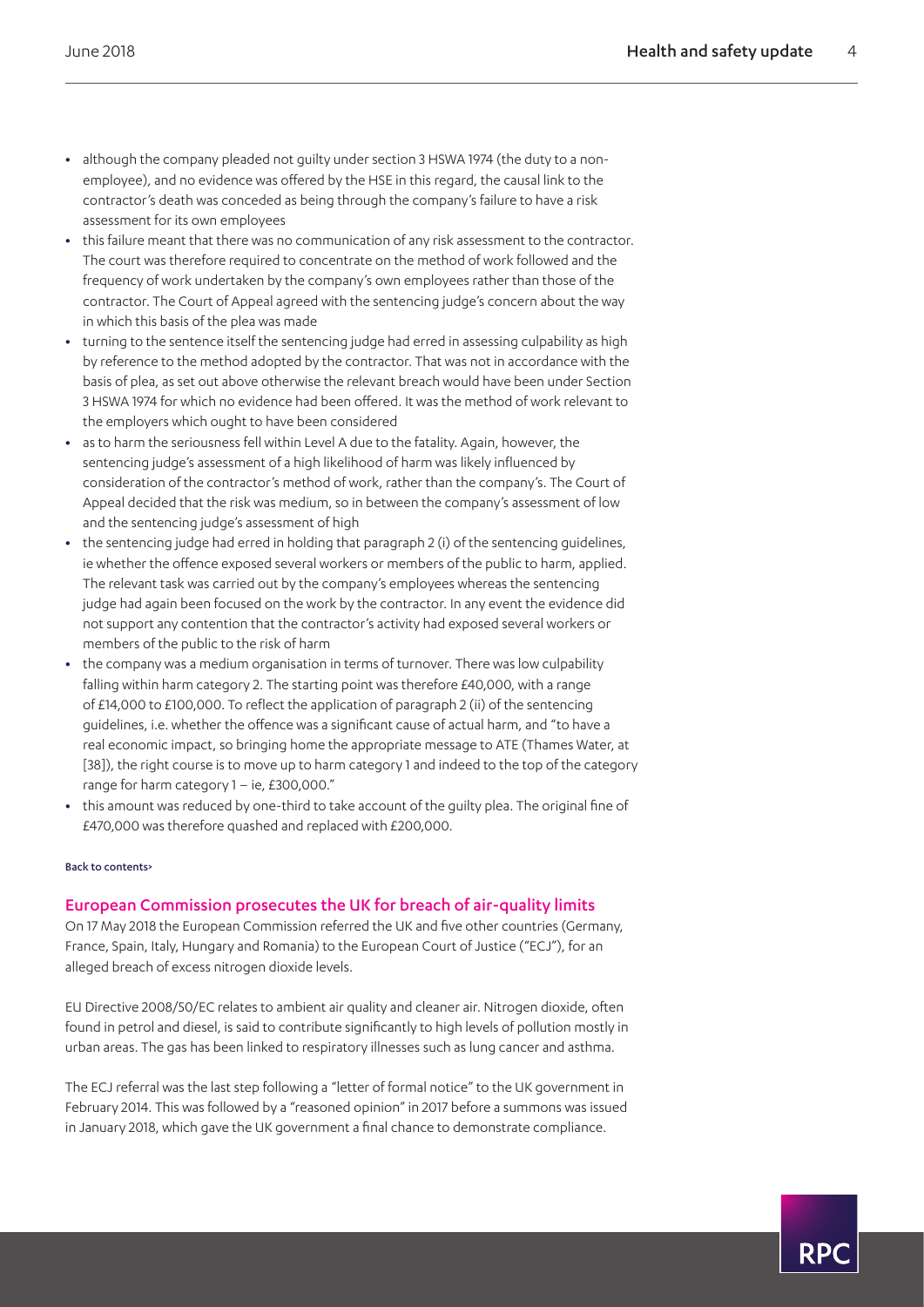Commissioner Vella stated "We can't possibly wait any longer. It's high time to intensify efforts and end exceedances (of pollution levels)."

Although the UK secured an extension of time in which to comply with the Directive in some areas of the country, extensions for other areas were not sought. It is these areas which are now the subject of the ECJ referral, including Greater London.

There is no hearing date listed but before any ruling is made the ECJ will seek a non-binding opinion from an independent legal advisor (an advocate-general). The ruling usually follows the opinion.

Once the ruling has been made the Commission may propose a financial penalty for both a lump sum and a daily fine until the breach has been rectified. It has been speculated potential fines could be up to £300m.

#### [Back to contents>](#page-0-0)

#### <span id="page-4-0"></span>Wedding venue owner jailed for 20 months for fire safety offences

In 2012 Cheshire Fire and Rescue Service inspected Haslington Hall, a Grade I listed building near Crewe. The building consisted of a timber-framed structure dating back to the late 15th century. Various enforcement notices were issued but rectification works carried out by Mohammed Isaq, 56, were inadequate.

In 2014, a further inspection of a structure within the grounds, known as "The Big Marquee", revealed serious breaches in fire safety. Once again, Mr Isaq had ignored a prohibition notice requiring the structure to be taken out of use immediately. The fire service found during further visits that weddings had continued taking place on at least three occasions.

Mr Isaq was charged personally with failure to comply with the Regulatory Reform Fire Safety Order 2005, failure to comply with an enforcement notice and failure to comply with a prohibition notice. The same breaches were admitted by Haslington Hall Ltd of which Mr Isaq was the majority shareholder.

Mr Isaq had failed to take general fire precautions to ensure the safety of employees and the public. He had also failed to review fire risk assessments following a decision to use the second floor of the main hall as sleeping accommodation.

Judge Roger Dutton, sitting at Chester Magistrates Court, told Mr Isaq: "A more flagrant breach of the legislation there cannot be in my view. You simply ignored many of the important aspects of the enforcement notices and completely ignored two prohibition notices."

The Court heard that Mr Isaq had a previous conviction for fire safety offences at Haslington Hall when ordered to pay a fine and costs amounting to £23,815 in January 2012.

Mr Isaq was handed a 20-month custodial sentence taking into account all of the above factors.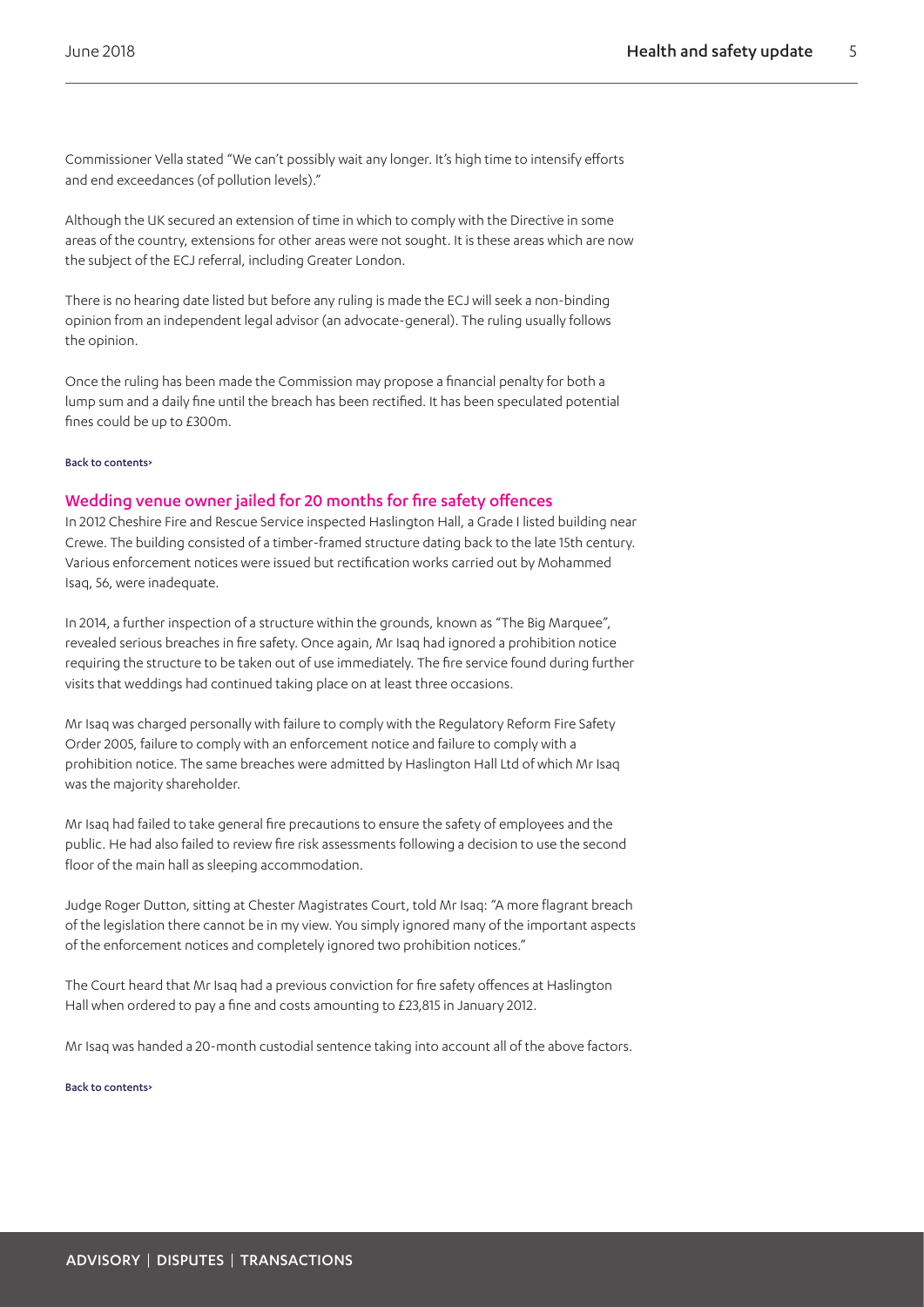# Fines and sentences

# <span id="page-5-0"></span>18-Week prison sentence for owner of scrap metal business and electrical failings

On 12 March 2014, George William Edward Jones, instructed Mr Hearne to plug a tyre stripping machine into a wall socket at Carew Cars, Carew Airfield, Pembrokshire. In doing so Mr Hearne suffered serious injuries from an electric shock which threw him four feet across a workshop.

The HSE's investigation found that the electrical installation used for Mr Jones' scrap metal business was unsafe, the socket being in poor condition with exposed wires. The roof was leaking with water ingress on the wall behind the socket. An aggravating feature was that Mr Jones had taken steps to disguise the poor condition of the workplace from HSE investigators when they initially arrived for an inspection after the incident.

At Swansea Crown Court Mr Jones pleaded guilty to breaching Section 4 HSWA 1974, which imposes safety obligations on persons with control over non-domestic premises. He was sentenced to 18 weeks in prison to run concurrently with his existing sentence. The court heard how Mr Jones was serving a prison sentence after failing to pay a confiscation order of £208,000 under the Proceeds of Crime Act 2002 following a 2014 prosecution for environmental offences. When Mr Jones failed to pay the order he was sentenced to 912 days in prison in default.

The court held that the starting point for sentencing was 24 weeks in prison but reduced this to 18 weeks due to a 25% discount for a guilty plea. The costs of prosecution were assessed at £19,000, but the court declined to impose a costs order bearing in mind Mr Jones still owed £208,000 from the confiscation order, which would remain payable upon his release from prison.

#### [Back to contents>](#page-0-0)

# Bupa fined £3m following legionella death of a pensioner at a nursing home

In June 2015 Kenneth Ibbetson, 86, died after contracting Legionnaire's disease at Hutton Village care home in Brentwood. Mr Ibbetson moved into the home in March 2015 but soon became unwell.

Mr Ibbetson was diagnosed with a lung infection and died at Basildon Hospital having contracted the disease. It was later discovered that the taps within Mr Ibbetson's ensuite bathroom at the home contained a high level of legionella bacteria.

Sitting at Ipswich Crown Court, Judge Emma Peters said the care home "allowed legionella to persist" despite various "warning bells" since 2012. She went on to say that "No one had a grip of the risk in Hutton Village care home," and the company had shown a "lack of remorse".

The residential care arm of BUPA, BUPA Care Services, pleaded guilty under section 3 HSWA 1974 and was fined £3m and ordered to pay costs of £151,482.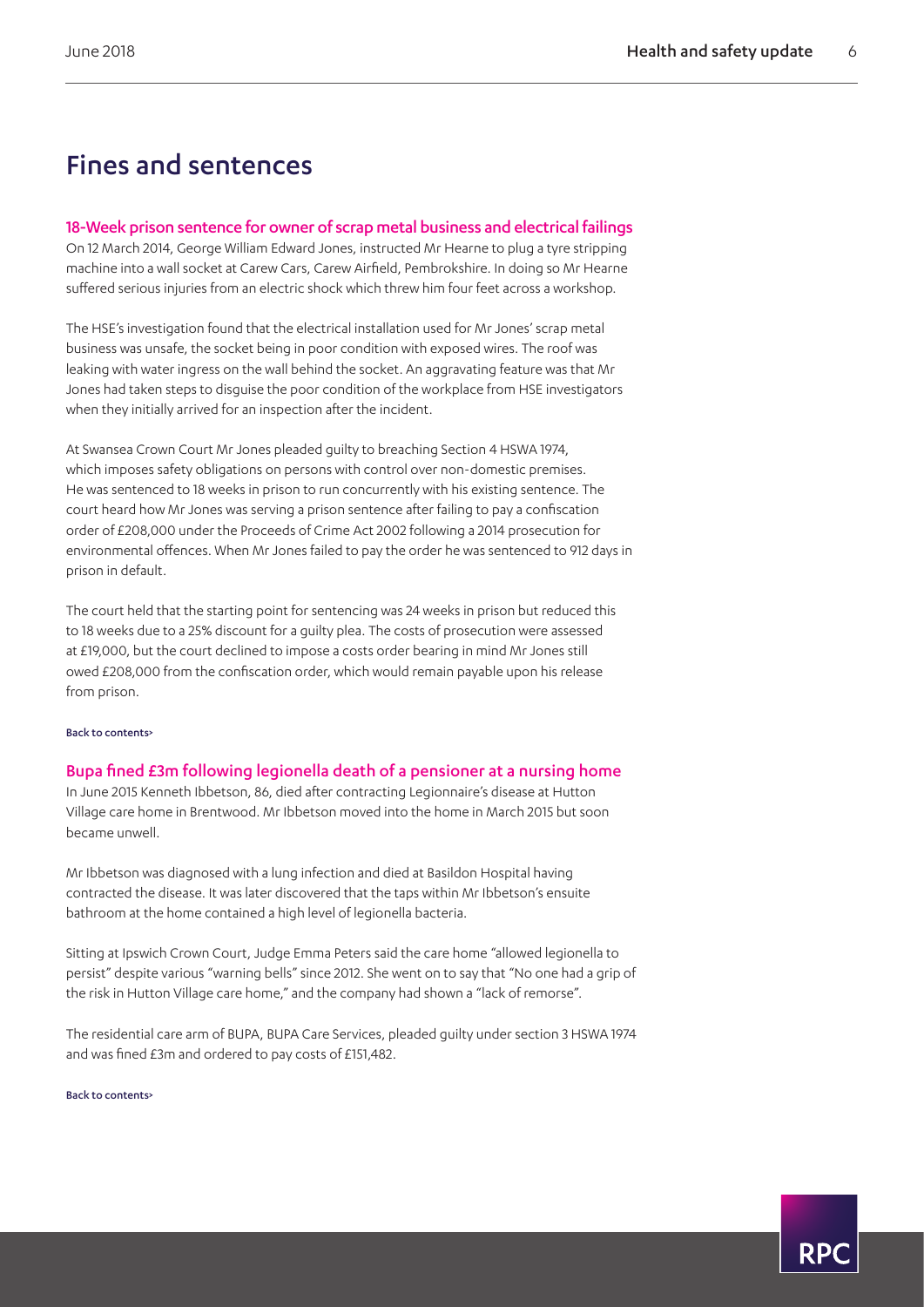# DHL fined £2m after worker's death during unloading procedure

The delivery and logistics firm, DHL, has been fined £2m at Aylesbury Crown Court after a failure to risk assess the failure of equipment during loading and unloading led to the death of a worker, Mr Krzysztof Sontowski, aged 36.

In February 2015, Mr Sontowski was assisting an HGV driver in reversing into a loading bay at DHL's deport in Milton Keynes. The dock leveller used to make up the difference in height between the floor of the lorry and the unloading ramp became stuck. The loading bay doors could not therefore be opened. Mr Sontowski asked the driver to pull slightly more towards a wheel lock mechanism in order to hold the vehicle in place when unloading. This would then have released the dock leveller. However, the driver, who heard the dock leveller engage, failed to spot Mr Sontowski who was crushed against a wall.

Although a risk assessment was in place it was deficient in not taking into account the risk of the dock leveller becoming stuck. The court referred to a similar failing in 2012 and a lack of any action taken at that point. In mitigation the court praised DHL for providing financial assistance to Mr Sontoswki's family and taking the proceedings very seriously.

#### [Back to contents>](#page-0-0)

### Royal Mail fined £1.6m due to collision with traffic marshall

In December 2014, a 7.5 tonne truck struck a traffic marshall at a Royal Mail depot in Hounslow, West London, causing serious injuries.

Isleworth Crown Court heard how there was a series of health and safety failings, namely failing to carry out risk assessments or to have any site monitoring or supervision. Royal Mail had also failed to give its workers safety information or training and had failed to maintain a safe transport system, including road markings and signage.

The Royal Mail pleaded guilty under Section 2 (1) HSWA 1974 in a prosecution brought by the London Borough of Hounslow. The court initially calculated the fine at £2.4m due to the failings resulting in a high likelihood of harm, but reduced this to £1.6m due to the early guilty plea. Royal Mail was also ordered to pay costs of £21,785.

This is the highest fine imposed upon Royal Mail and largest secured by the above borough council.

#### [Back to contents>](#page-0-0)

# Car parts manufacturer fined £1.6m following legionnaires' outbreak and an explosion

The HSE prosecuted Faltec Europe Limited, a South Tyneside car parts manufacturer after a Legionnaires' disease outbreak and an explosion occurred at the same site within a year.

Newcastle Crown Court heard that a total of five people (two employees, two agency workers and one local resident) contracted Legionnaires' disease between October 2014 and June 2015. The company had failed to manage water cooling systems within its factory, which led to bacteria spreading to potentially lethal levels.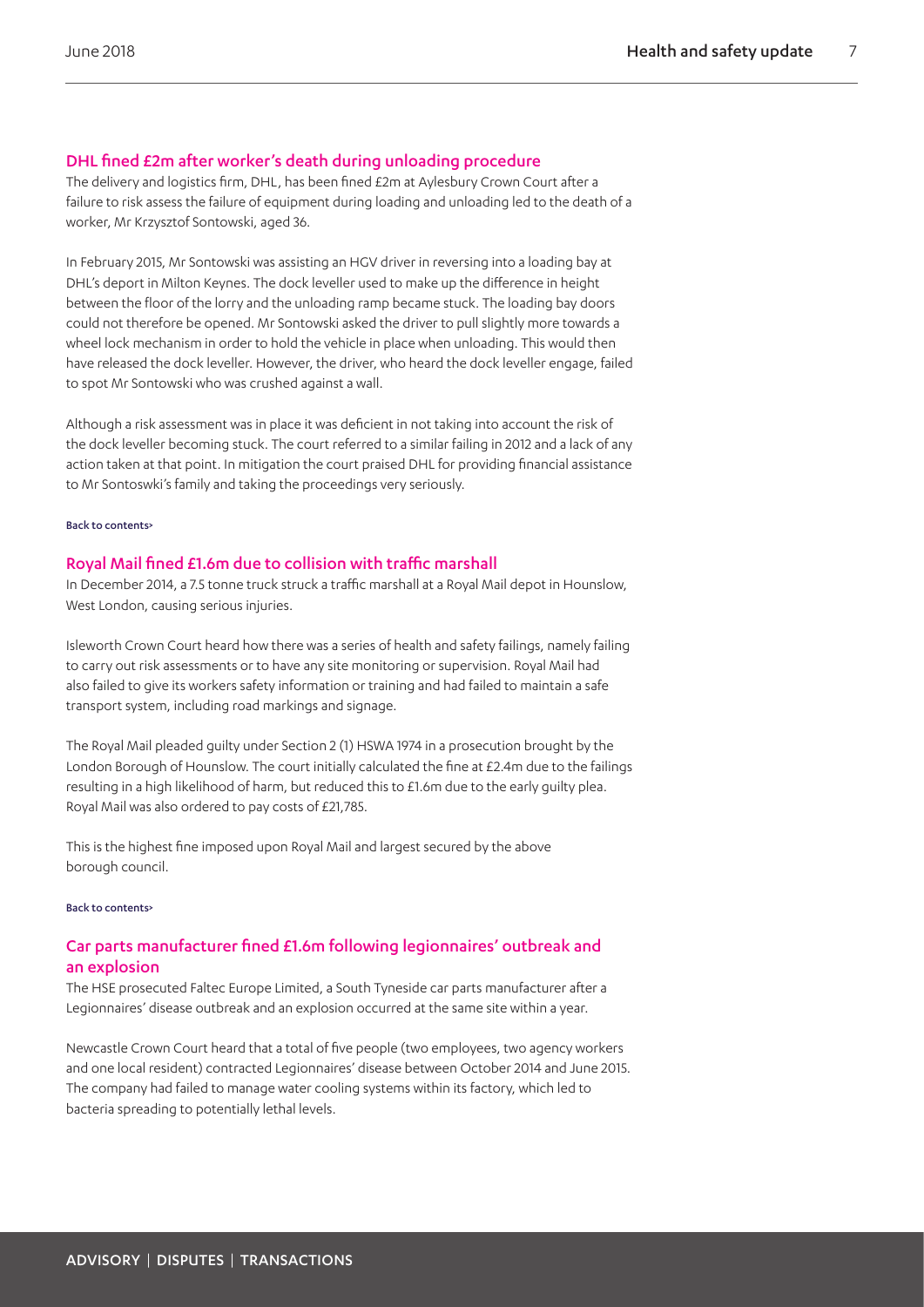On 16 October 2015 at the same factory there was an explosion after an operator attempted to recover a part that came off production rollers. The part came into contact with an electrostatic grid, which created a spark and subsequent explosion. The operator, a 19-year-old man, suffered first degree burns to his face and arms.

For the legionella outbreak the company pleaded guilty under Sections 2 (1) and 3 (1) HSWA 1974 and was fined £800,000.

For the explosion, the company pleaded guilty to breaching Section 2 (1) of HSWA and was fined £800,000. The company was also ordered to pay costs of £75,159.73 and a victim surcharge of £120.

#### [Back to contents>](#page-0-0)

### BAM Nuttall fined £900,000 due to a painter's fall through ceiling

On 7 January 2015, a painter, Paul Welstead, 31, suffered serious injury after falling 3m through a ceiling at East Croydon railway station. BAM Nuttall and its subcontractor, McNealy Brown, were contracted by Network Rail to refurbish part of the station.

Although Mr Welstead and his colleague received a site induction they received no briefing on the risk assessment regarding safe working at height. On the morning of the above date, Mr Welstead fell through an unguarded ceiling into a waiting room below.

BAM Nuttall and McNealy Brown each admitted breaches under Section 3(1) HSWA 1974 and were fined £900,000 and £65,000 respectively at Croydon Crown Court.

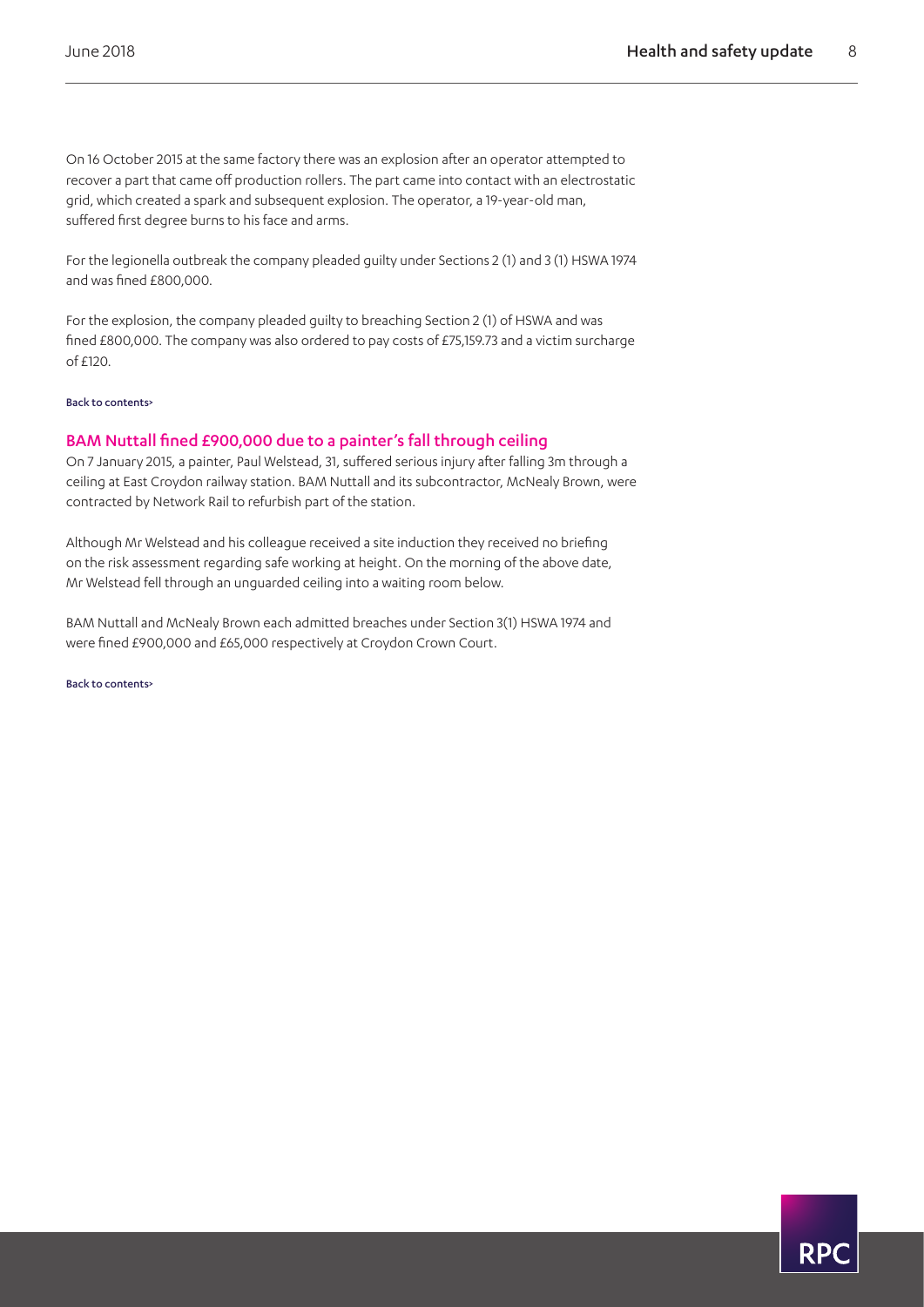# Round up

# Leaked circular leads to concerns regarding increased suspended custodial sentences

A leaked circular sent in April 2018 by the Sentencing Council to courts in England and Wales urged a review of imposing suspended sentences where community orders may be more appropriate.

The circular stated that in 2005 there were almost 203,000 community orders. By 2010 this number had reduced to 188,000 and 108,000 by 2015. On the other hand, the number of suspended sentence orders had risen with 4,000 in 2005, 46,000 in 2010 and more than 52,000 in 2015.

According to the Guardian newspaper to whom the circular was leaked, the circular stated that:

"In such cases, if the suspended sentence order (SSO) is then breached, there are two possible outcomes – neither of which is satisfactory. Either the courts must activate the custodial sentence and the offender then serve time in custody even when it may never have been intended that they do so for the original offence. Or the court could choose not to enforce the suspended sentence, thereby diminishing the deterrent power of such orders."

It went on to state that: "A suspended sentence is a custodial sentence and not a more severe form of community order. They can only be imposed where the court has determined first that the custody threshold has been crossed and second that custody is unavoidable ... At that point the court may then undertake a weighted assessment of the various factors which may lead the court to consider that it is possible to suspend the sentence."

The director of the National Probation Service has confirmed that probation officers would refrain from recommending suspended sentences in pre-sentence reports. However, as the Guardian reports, Penelope Gibbs, the director of Transform Justice, fears it could lead to judges giving more immediate prison sentences if they are discouraged from using suspended sentences.

#### [Back to contents>](#page-0-0)

#### <span id="page-8-0"></span>HSE reports increase in deaths arising from construction incidents

Each month the HSE publishes an "in year work-related deaths" report. The information is collated from third parties and is not intended to be a formal statistical release. This is due to subsequent investigations possibly determining that some incidents are not reportable under RIDDOR, eg deaths due to natural causes.

Nevertheless, HSE information covering the period April 2017 to March 2018 suggests 34 deaths resulting from construction incidents.

94% of these incidents are classified as a) fall from height (17); b) struck by an object (6); c) struck by a moving vehicle (2); d) trapped under something collapsing (7); e) other (2). Additionally there were two further incidents involving members of the public injured due to construction-related incidents.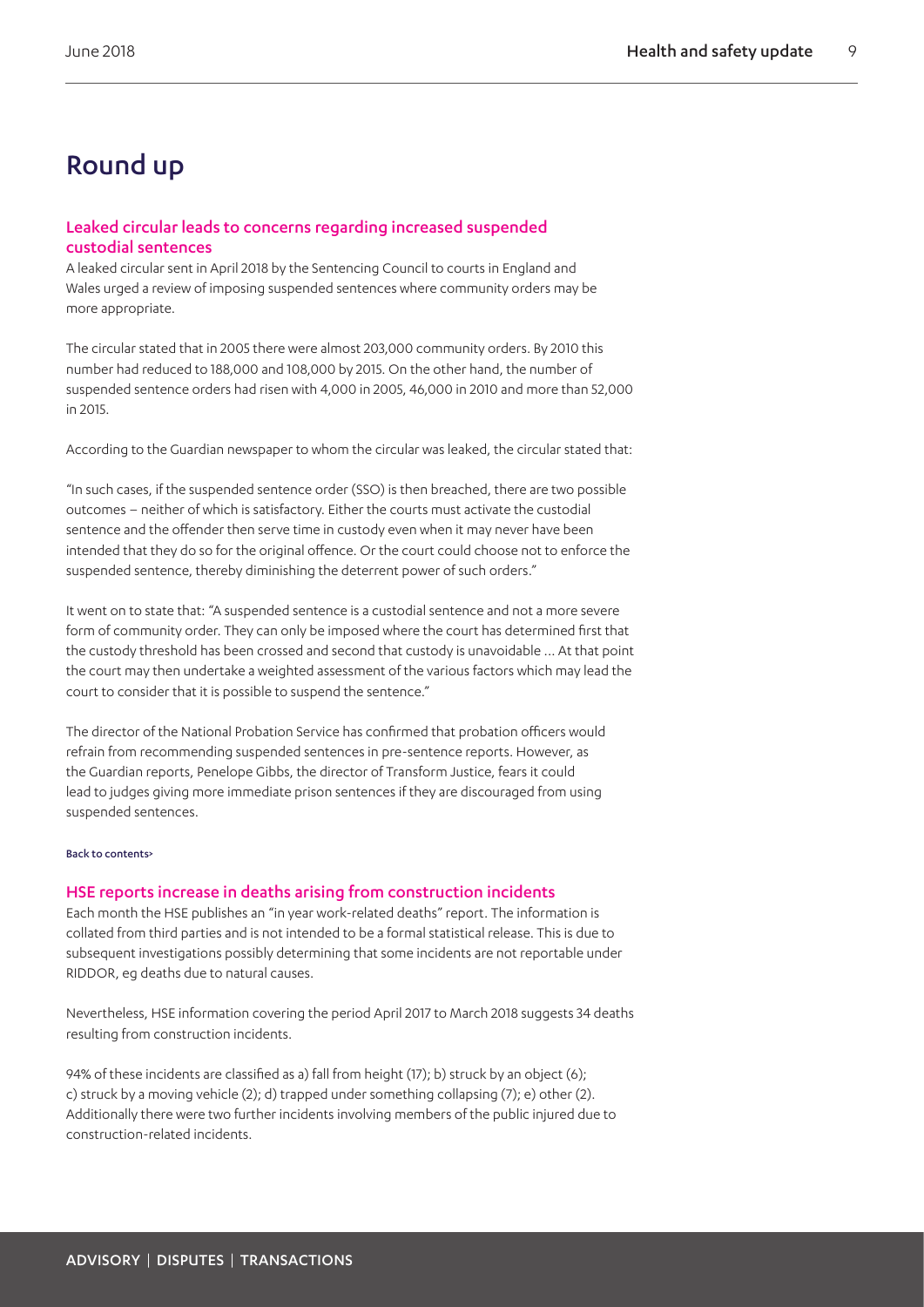If these statistics are confirmed within the final HSE report there would have been a 12% increase in construction-related deaths for 2017/2018 compared to the previous year.

#### [Back to contents>](#page-0-0)

### <span id="page-9-0"></span>New BIM specification for sharing health and safety information

The business standards company, BSI, has launched PAS 1192-6, a process providing digital health and safety risk information through each phase of a construction project.

PAS 1192-6 Specification for collaborative sharing and use of structured Health and Safety information using BIM is designed to enable users of BIM (Building Information Modelling) easier access to and sharing of health and safety knowledge and guidance.

It is relevant to any organization or individual that contributes to the design, construction, and maintenance of an asset, therefore being relevant to any duty-holder under the Construction, Design and Management Regulations 2015.